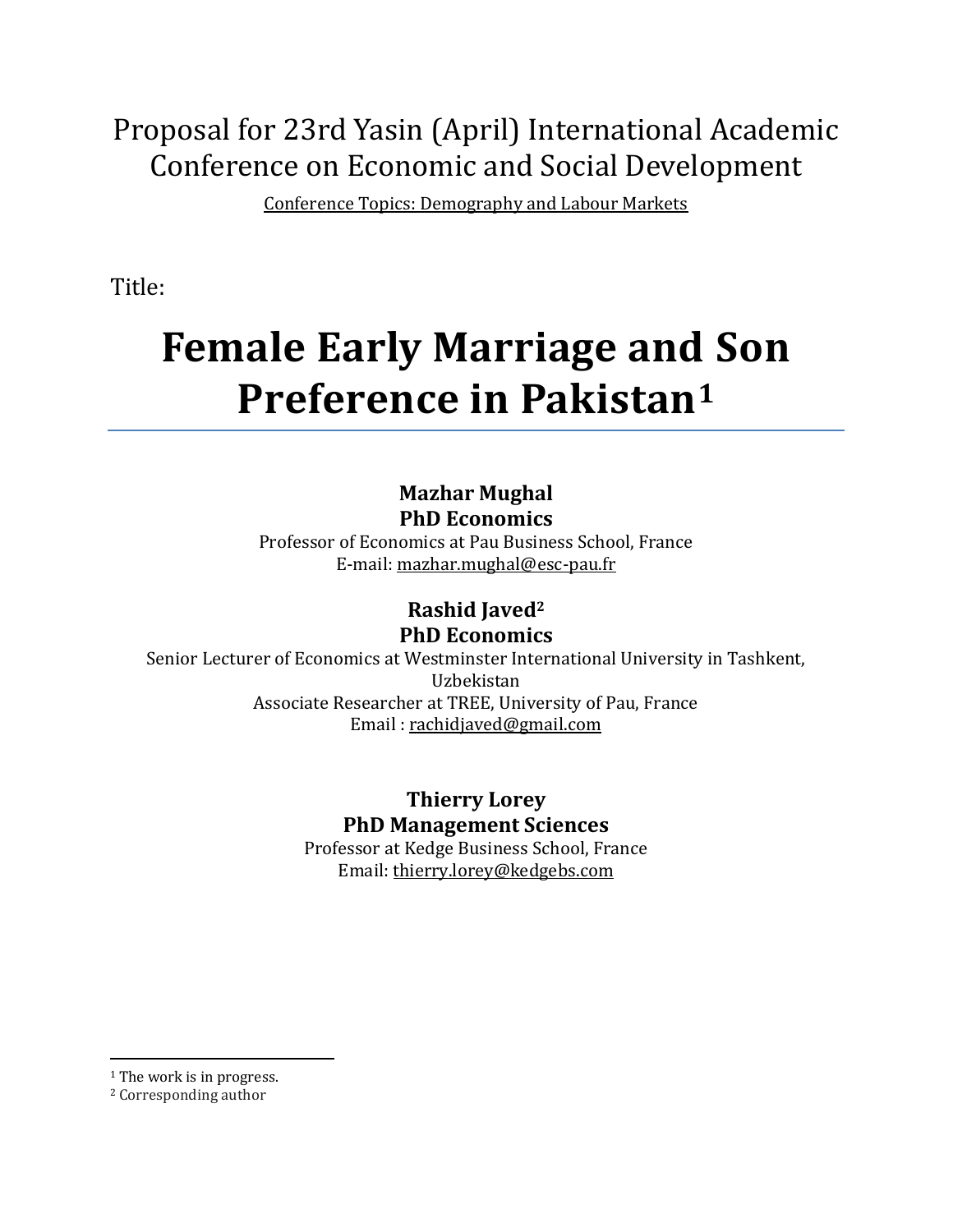#### Extended Abstract

39% of Pakistani women of child-bearing age are reported to get married before reaching the age of 18 (PDHS 2017-18). Though lower than 50% reported in 1990 (PDHS 1990-91), this incidence of early marriage still remains high by world average. The practice of earlyage marriage, also called child marriage, in part results from a higher perceived value of the young bride. In traditional societies, younger women are believed to be more fertile, sexually inexperienced and easy to 'control'. For parents, early marriage of daughters implies lower spending on education, less effort chaperoning the girl in order to protect virginity and guard 'family honour', and smaller dowry requirement (Allendorf et al., 2017; Caldwell, 2005).

Early marriage has important consequences for the health and well-being of the mother and the child. Women who marry early produce more children than who marry later (Maitra, 2004; Nasrullah et al., 2014; Raj et al., 2009). They are younger at the time of first birth and give subsequent births at shorter intervals (Jensen and Thornton, 2003; Koski et al., 2017; Raj, 2010). Early marriage is associated with greater risk of still birth and miscarriages (Kamal and Hassan, 2015). There is increasing evidence for adverse health outcomes among children born to women who married at an early age, including higher risk of premature birth, neo-natal, infant or child mortality (Adhikari, 2003; Garcia-Hombrados, 2017; Raj et al., 2010) as well as negative effects on child weight, height and general health (Chari et al., 2017; Palloni, 2017; Wachs, 2008). Women with early marriages show higher psychological distress, whereas women with late marriages tend to adjust better (Shaud & Asad, 2018). Early marriage can also limit women's economic empowerment and education outcomes of their children (Sekhri and Debnath, 2014; Yount et al., 2018).

A related area of investigation pertains to the influence of female early marriage in sustaining prevailing gender bias in general, and gender-specific reproductive outcomes in particular. Asadullah and Wahhaj (2019) find that early marriage increases agreement with statements supportive of traditional gender roles and gender bias in the allocation of resources. They hypothesize four potential pathways through which female early marriage in developing countries can affect women's beliefs and attitudes towards traditional gender norms:

1) less schooling and exposure to a school curriculum presenting alternative views; 2) fewer social networks; 3) lower likelihood of matching with more progressive men and 4) earlier experience of marital responsibilities.

The gender perspectives of early-married women get shaped by their degree of empowerment in important issues such as contraceptive use and reproductive choices (Larsson & Stanfors, 2014; Upadhyay & Karasek, 2012).

In this study, we employ pooled data from four Pakistan Demographic and Health Surveys (PDHS) to examine whether, and to what extent, does the incidence of early marriage shape the married women's perspectives on gender preference associated with reproduction. We investigate how early-age marriage influences both the reported or revealed son preference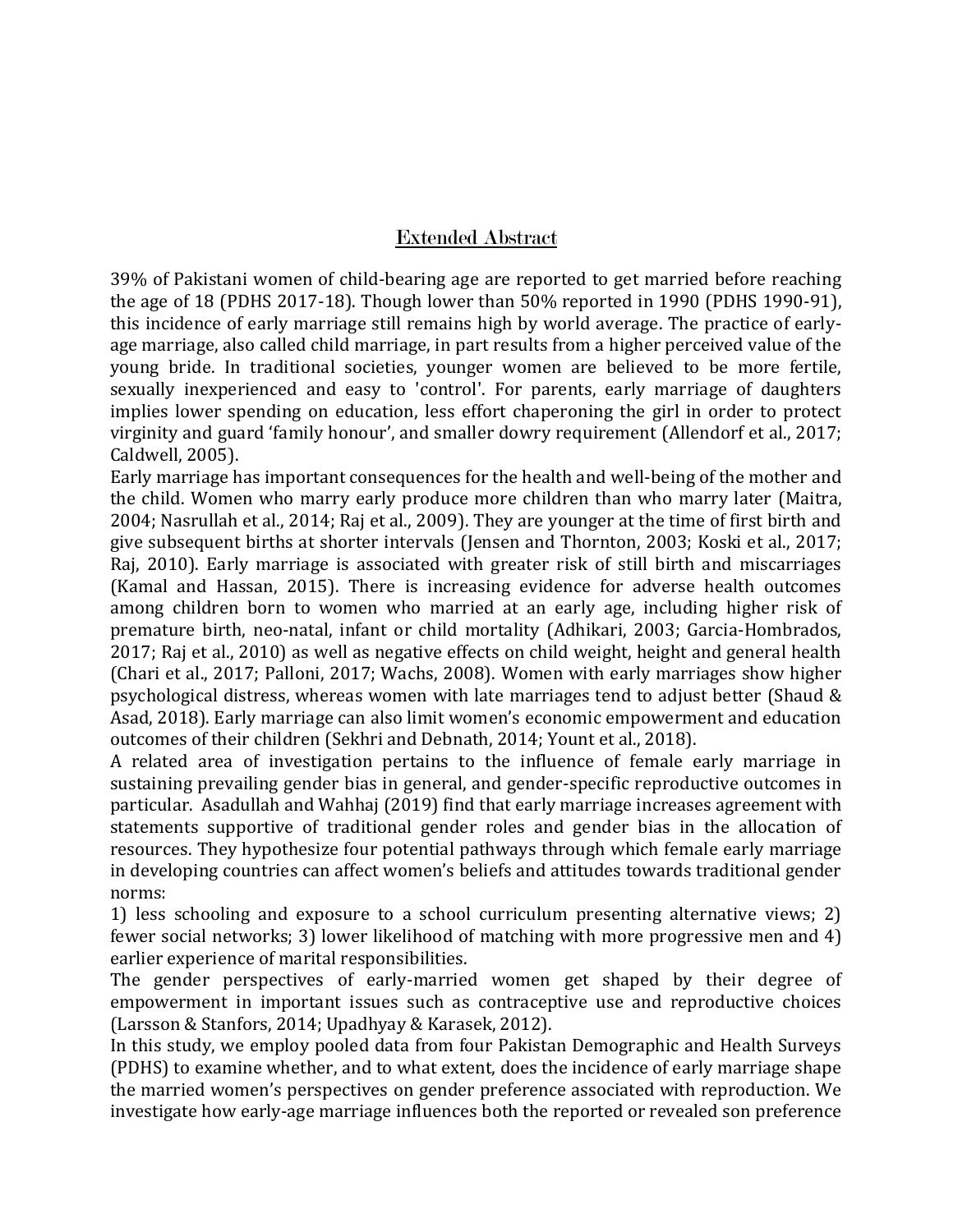of the mother (observed in excessive births of boys) as well as the stated or desired preference that the interviewed women state. From a medical point of view, the likelihood of bearing sons does not depend on the age a woman marries. Any significant variation in the number of sons she bears should reflect differential fertility stopping patterns ultimately resulting from differences in the socioeconomic profile of early and latemarrying women3.

To our knowledge, this is the first study that addresses this subject. We employ a number of econometric techniques (Probit, OLS, Cox Hazard Model, IV Probit, and matching) and a large set of model specifications for our analysis. We find significant evidence supporting a role of early marriage in perpetuating disproportionate preference for boys in Pakistan. Women who married before turning 18 not only state a greater desire for boys but are also more likely to end reproduction after obtaining the desired number of boys, regardless of whether or not they have completed their fertility. This son-preferring behaviour is stronger at higher birth order but does not seem to result in differential spacing patterns. We also find evidence for reported son preference among early-married men. Our findings are robust to the use of alternative definitions and empirical procedures. The findings of this study underscore the role played by early marriage in altering the gender-specific attitudes prevalent in the society, and highlight existing gender inequality traps.

#### References:

 $\overline{a}$ 

- Adhikari, R. K. (2003). Early marriage and childbearing: risks and consequences. In Bott, S., Jejeebhoy, S., Shah, I., and Puri, C., editors, Towards adulthood: exploring the sexual and reproductive health of adolescents in South Asia. In *World Health Organization*.
- Allendorf, K., Thornton, A., Mitchell, C., Young-DeMarco, L., & Ghimire, D. J. (2017). Early Women, Late Men: Timing Attitudes and Gender Differences in Marriage. *Journal of Marriage and Family*, *79*(5), 1478–1496. https://doi.org/10.1111/jomf.12426
- Asadullah, M. N., & Wahhaj, Z. (2019). Early Marriage, Social Networks and the Transmission of Norms. *Economica*, *86*(344), 801–831. https://doi.org/10.1111/ecca.12291
- Chari, A. V., Heath, R., Maertens, A., & Fatima, F. (2017). The causal effect of maternal age at marriage on child wellbeing: Evidence from India. *Journal of Development Economics*, *127*, 42–55. https://doi.org/10.1016/j.jdeveco.2017.02.002
- Garcia-Hombrados, J. (2017). *Child Marriage and Infant Mortality: Evidence from Ethiopia*.
- Jensen, R., & Thornton, R. (2003). Early female marriage in the developing world. *Gender and Development*, *11*(2), 9–19. https://doi.org/10.1080/741954311
- Kamal, S. M. M., & Hassan, C. H. (2015). Child marriage and its association with adverse reproductive outcomes for women in Bangladesh. *Asia-Pacific Journal of Public Health*, *27*(2), NP1492–NP1506. https://doi.org/10.1177/1010539513503868
- Koski, A., Clark, S., & Nandi, A. (2017). Has Child Marriage Declined in sub-Saharan Africa? An Analysis of Trends in 31 Countries. *Population and Development Review*, *43*(1), 7–29. https://doi.org/10.1111/padr.12035
- Larsson, C., & Stanfors, M. (2014). Women's Education, Empowerment, and Contraceptive Use in sub- Saharan Africa: Findings from Recent Demographic and Health Surveys. *African*

<sup>3</sup> The same outcome would result if the two groups of women differed in terms of sex-selective abortion practiced.